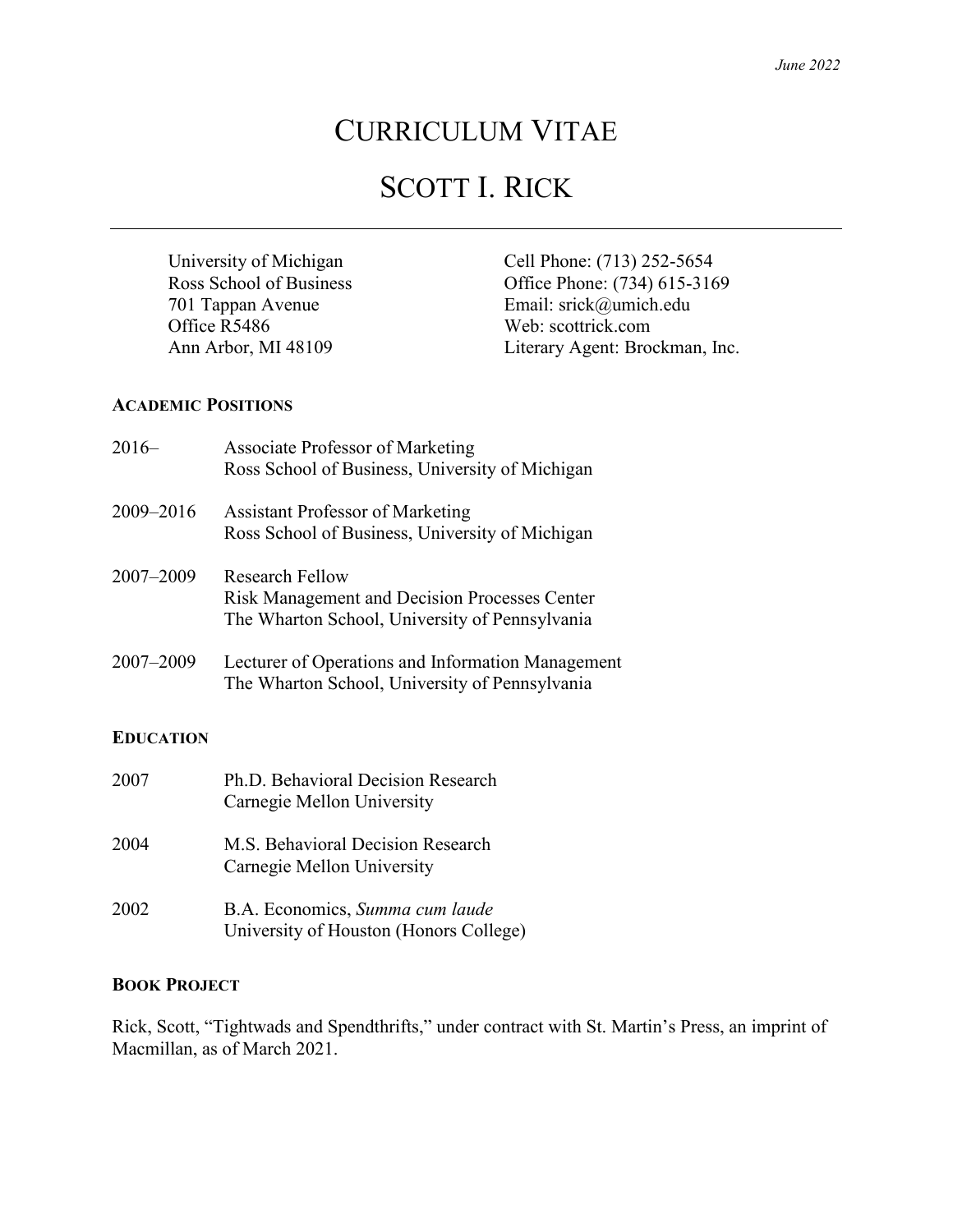## **JOURNAL PUBLICATIONS**

approximate Google Scholar citations: [4,300+](https://scholar.google.com/citations?user=OH4r24sAAAAJ)

Olson, Jenny, and Scott Rick (2022), "You Spent How Much? Toward an Understanding of How Romantic Partners Respond to Each Other's Financial Decisions," *Current Opinion in Psychology*, 43 (February), 70-74.

• Selected Media Coverage: *American Century Investments*, *Psychology Today*

Smith, Craig, Margaret Echelbarger, Susan Gelman, and Scott Rick (2018), "Spendthrifts and Tightwads in Childhood: Feelings about Spending Predict Children's Financial Decision Making," *Journal of Behavioral Decision Making*, 31 (3), 446-460.

• Selected Media Coverage: *Barron's*, *Charles Schwab's Financial Decoder Podcast*, *Wall Street Journal*, *World Economic Forum*

Rick, Scott, Gabriele Paolacci, and Katherine Burson (2018), "Income Tax and the Motivation to Work," *Journal of Behavioral Decision Making*, 31 (5), 619-631.

Rick, Scott (2018), "Tightwads and Spendthrifts: An Interdisciplinary Review," *Financial Planning Review*, 1, e1010 (1-9).

Madrian, Brigitte, Hal Hershfield, Abigail Sussman, Saurabh Bhargava, Jeremy Burke, Scott Huettel, Julian Jamison, Eric Johnson, John Lynch, Stephan Meier, Scott Rick, and Suzanne Shu (2017), "Policy Applications of Behavioral Insights to Household Financial Decision-Making," *Behavioral Science & Policy*, 3 (1), 27-40.

Rick, Scott, Beatriz Pereira, and Katherine Burson (2014), "The Benefits of Retail Therapy: Making Purchase Decisions Reduces Residual Sadness," *Journal of Consumer Psychology*, 24 (3), 373-380.

• Selected Media Coverage: *BBC*, *Bloomberg*, *CBC Radio*, *CBS Detroit*, *The Chicago Tribune*, *CNBC*, *The Consumerist*, *DailyFinance*, *Daily Mail*, *The Denver Post*, *Detroit Free Press*, *The Economic Times*, *Elle Decor*, *Fidelity*, *Forbes*, *Fox & Friends*, *Glamour*, *Harvard Business Review Morning Advantage*, *Harvard Business Review – The Daily Stat*, *Huffington Post*, *The Independent*, *Jezebel*, *LearnVest*, *Michigan Radio*, *NBC News*, *New York Magazine*, *Psychology Today*, *Shape*, *Time*, *Toronto Star*, *U.S. News & World Report*, *Women's Health Magazine*, *Yahoo! Finance*

John, Leslie, George Loewenstein, and Scott Rick (2014), "Cheating More for Less: Upward Social Comparisons Motivate the Poorly Compensated to Cheat," *Organizational Behavior and Human Decision Processes*, 123 (2), 101-109.

• Selected Media Coverage: *Business Insider*, *Houston Chronicle*, *HR Magazine*, *Human Resource Executive*, *Psychology Today*, *Yahoo! Finance*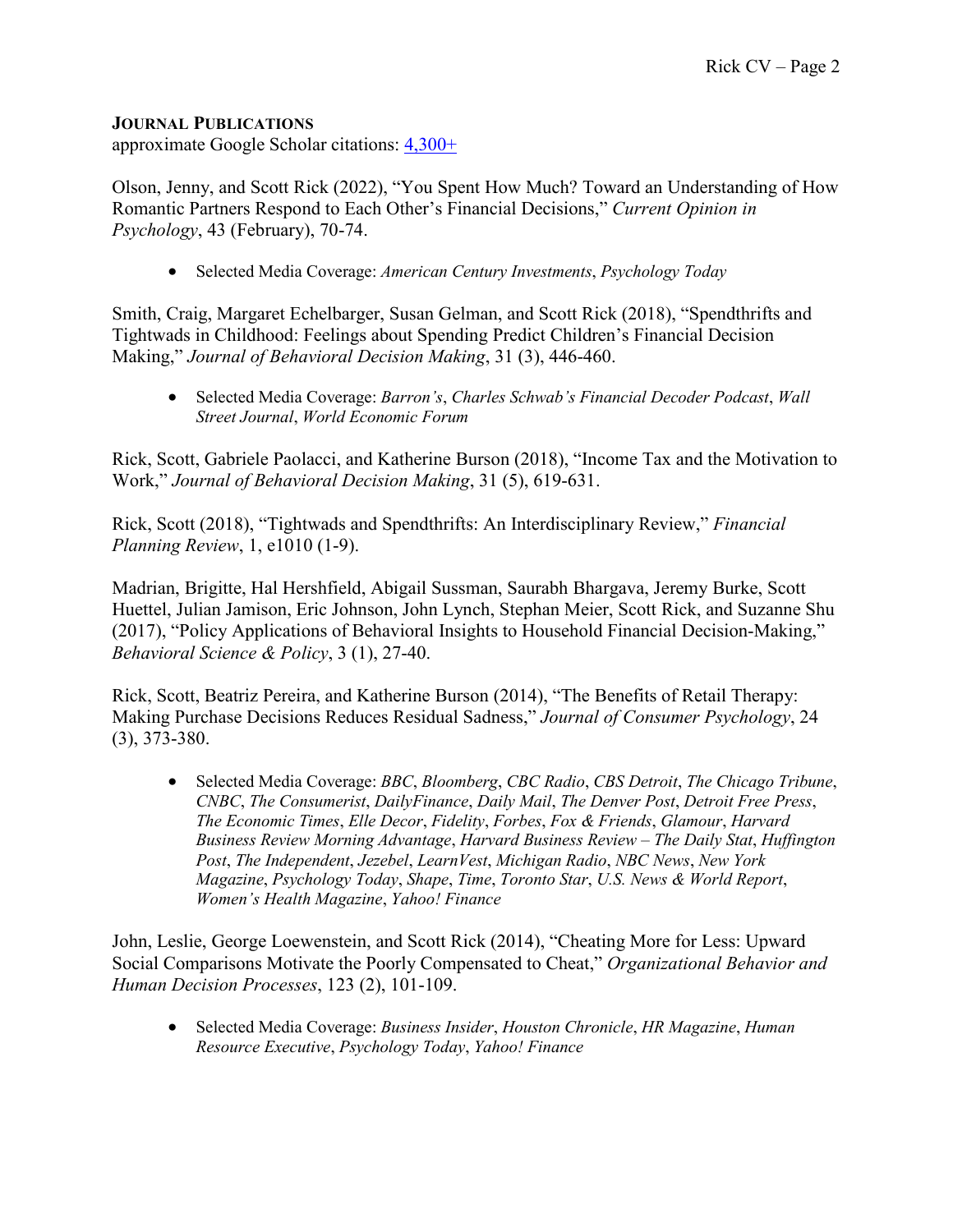Rick, Scott and Maurice Schweitzer (2013), "The Imbibing Idiot Bias: Consuming Alcohol Can be Hazardous to Your (Perceived) Intelligence," *Journal of Consumer Psychology*, 23 (2), 212- 219.

• Selected Media Coverage: *Academy of Management*, *The Atlantic*, *Big Think*, *Bloomberg Businessweek*, *The Boston Globe*, *Business Insider*, *CBS MoneyWatch*, *Crain's Detroit Business*, *Daily Mail*, *The Economic Times*, *The Economist*, *The Financial Times*, *Forbes*, *The Globe and Mail*, *Hindustan Times*, *Huffington Post*, *Inc.*, *The Independent*, *Knowledge@Wharton*, *Marketplace*, *Men's Health*, *New York Daily News*, *New York Post*, *Psychology Today*, *Reader's Digest*, *Reuters*, *Scientific American Mind*, *Slate*, *The Stanford Daily*, *The Telegraph*, *Time*, *Toronto Star*

Amar, Moty, Dan Ariely, Shahar Ayal, Cynthia Cryder, and Scott Rick\* (2011), "Winning the Battle but Losing the War: The Psychology of Debt Management," *Journal of Marketing Research*, 48 (Special Issue), S38-S50. \*Alphabetical authorship.

• Selected Media Coverage: *The Baltimore Sun*, *Business Insider*, *Chicago Booth Capital Ideas*, *The Chicago Tribune*, *CreditCards.com*, *The Dave Ramsey Show*, *Experian*, *Fidelity*, *Fox Business*, *The Globe and Mail*, *Kiplinger*, *MarketWatch*, *NerdWallet*, *The Oregonian*, *Pacific Standard*, *Pittsburgh Tribune-Review*, *Scientific American*, *The Seattle Times*, *SmartMoney*, *Time*, *Yahoo! Finance*

Rick, Scott, Deborah Small, and Eli Finkel (2011), "Fatal (Fiscal) Attraction: Spendthrifts and Tightwads in Marriage," *Journal of Marketing Research*, 48 (2), 228-237.

• Selected Media Coverage: *ABC News*, *The Baltimore Sun*, *BBC*, *C-SPAN*, *CBS MoneyWatch*, *The Chicago Tribune*, *Consumer Reports Money Adviser*, *CNBC (Squawk on the Street)*, *CNN*, *CNN Money*, *Credit.com*, *eHarmony Labs*, *Equifax*, *Forbes*, *Fox News*, *Fox Business*, *The Globe and Mail*, *Harper's Magazine*, *HLN*, *Huffington Post*, *ING eZonomics*, *Jezebel*, *Kiplinger*, *Knowledge@Wharton*, *The Los Angeles Times*, *Marketplace*, *The Miami Herald*, *Money Magazine*, *The New York Times*, *The Oregonian*, *Pregnancy.org*, *Real Simple*, *Redbook*, *Reuters*, *The Seattle Times*, *Slate*, *St. Louis Today*, *Star Tribune*, *The Street*, *Time*, *Vanguard*, *The Wall Street Journal*, *The Washington Post*, *Wharton Business Radio*

Rick, Scott (2011), "Losses, Gains, and Brains: Neuroeconomics Can Help to Answer Open Questions about Loss Aversion," *Journal of Consumer Psychology*, 21 (4), 453-463.

Paolacci, Gabriele, Katherine Burson, and Scott Rick (2011), "The Intermediate Alternative Effect: Considering a Small Tradeoff Increases Subsequent Willingness to Make Large Tradeoffs," *Journal of Consumer Psychology*, 21 (4), 384-392.

Rick, Scott and Roberto Weber (2010), "Meaningful Learning and Transfer of Learning in Games Played Repeatedly Without Feedback," *Games and Economic Behavior*, 68 (2), 716-730.

Rick, Scott and George Loewenstein (2008), "Hypermotivation," *Journal of Marketing Research*, 45 (6), 645-648.

• Commentary on Mazar, Amir, and Ariely (2008, *JMR*)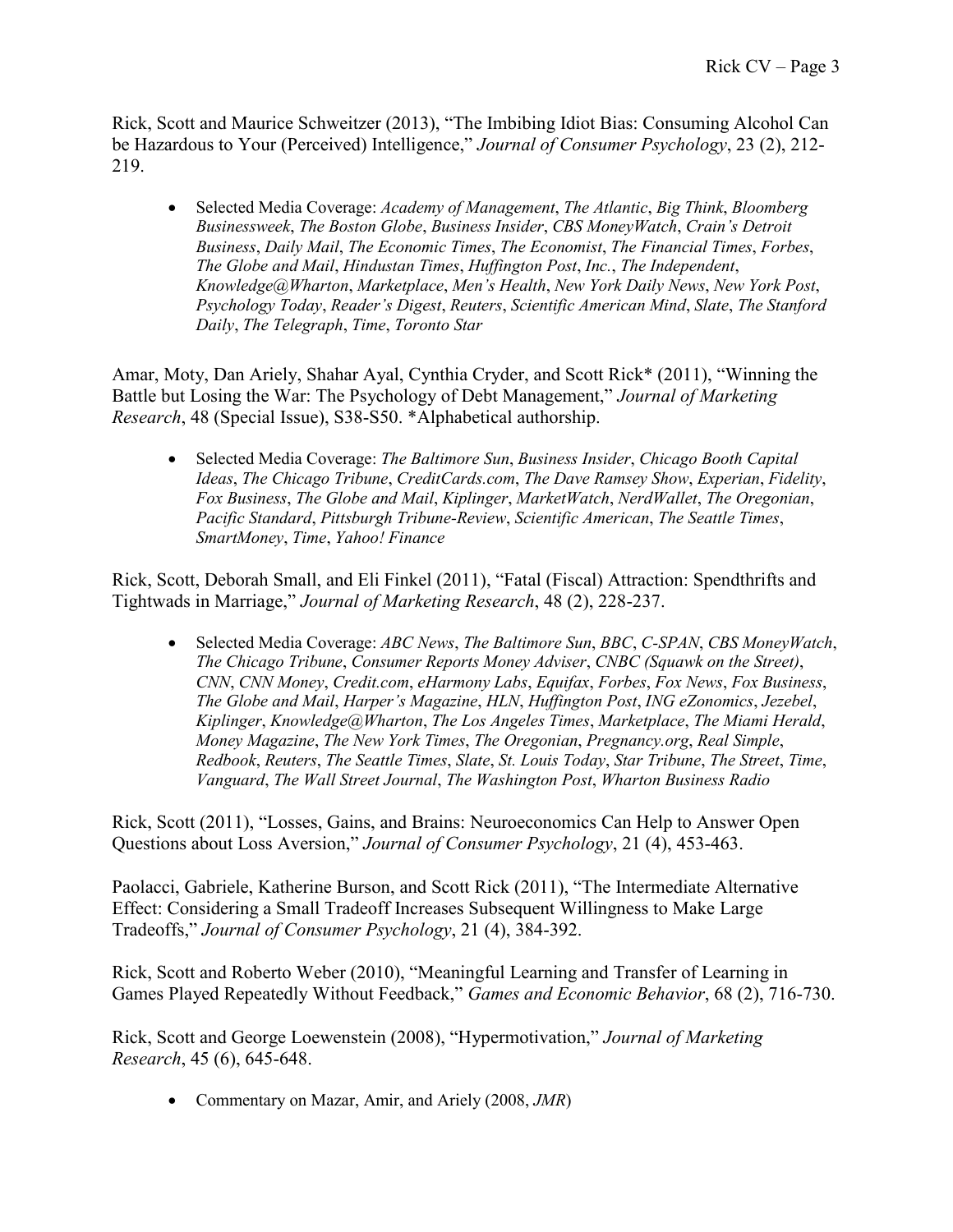• Selected Media Coverage: *Scientific American Mind*

Rick, Scott, Cynthia Cryder, and George Loewenstein (2008), "Tightwads and Spendthrifts," *Journal of Consumer Research*, 34 (6), 767-782.

- Featured in How to Publish High-Quality Research, a book published by the American Psychological Association in 2014 (edited by Jeff Joireman and Paul Van Lange)
- Selected Media Coverage: *AARP*, *ABC News*, *American Radio Works*, *The Atlantic*, *Big Think*, *CBC News*, *The Chicago Tribune*, *Discovery News*, *Financial Post*, *The Globe and Mail*, *Inc.*, *Jezebel*, *Kiplinger*, *Knowledge@Wharton*, *LiveScience*, *The Los Angeles Times*, *Metro Santa Cruz*, *Miller-McCune*, *Minnesota Public Radio*, *MSNBC*, *NASDAQ.com*, *National Public Radio*, *National Science Foundation*, *New York Magazine*, *The New York Times*, *Newsweek*, *The Oregonian*, *The Philadelphia Inquirer*, *Pittsburgh Post-Gazette*, *Psychology Today*, *Reuters*, *SELF Magazine*, *Smithsonian Magazine*, *Time*, *The Times of UK*, *Toronto Star*, *The Vancouver Sun*, *The Wall Street Journal*, *The Washington Times*, *WebMD*, *Yahoo! Finance*

Loewenstein, George, Scott Rick, and Jonathan Cohen (2008), "Neuroeconomics," *Annual Review of Psychology*, 59, 647-672.

Knutson, Brian, Elliott Wimmer, Scott Rick, Nick Hollon, Drazen Prelec, and George Loewenstein (2008), "Neural Antecedents of the Endowment Effect," *Neuron*, 58, 814-822.

• Selected Media Coverage: *Nature News*, *Science* NOW

Rick, Scott and George Loewenstein (2008), "Intangibility in Intertemporal Choice," *Philosophical Transactions of the Royal Society B: Biological Sciences*, 363 (1511), 3813-3824.

Knutson, Brian, Scott Rick, Elliott Wimmer, Drazen Prelec, and George Loewenstein (2007), "Neural Predictors of Purchases," *Neuron*, 53, 147-156.

- Commentary by Alain Dagher (2007), "Shopping Centers in the Brain," *Neuron*, 53, 7-8.
- Featured as a Research Highlight in *Nature Reviews Neuroscience*, 8 (2), 84-85.
- Identified, in April 2015, as a "Highly Cited Paper" by Web of Science (criterion: "received enough citations to place it in the top 1% of the academic field of Neuroscience & Behavior based on a highly cited threshold for the field and publication year")
- Selected Media Coverage: *Advertising Age*, *The Atlantic*, *BBC News*, *Bloomberg Businessweek*, *CBS News*, *The Consumerist*, *Credit.com*, *CreditCards.com*, *The Doctors*, *The Economist*, *Forbes*, *Fox Business*, *The Globe and Mail*, *Good Morning America*, *The Guardian*, *Marketplace*, *MTV*, *National Geographic*, *NBC Nightly News*, *New York Daily News*, *New York Magazine*, *The New York Times*, *Nightline*, *Oprah & Friends Radio (The Jean Chatzky Show)*, *The Philadelphia Inquirer*, *Psychology Today*, *Quartz*, *Science*, *Science* NOW, *Scientific American*, *The Situationist*, *The Sunday Times*, *Time*, *TLC Family*, *Today*, *Vanguard*, *Wired*

Hamman, John, Scott Rick, and Roberto Weber (2007), "Solving Coordination Failure with 'Allor-None' Group-Level Incentives," *Experimental Economics*, 10 (3), 285-303.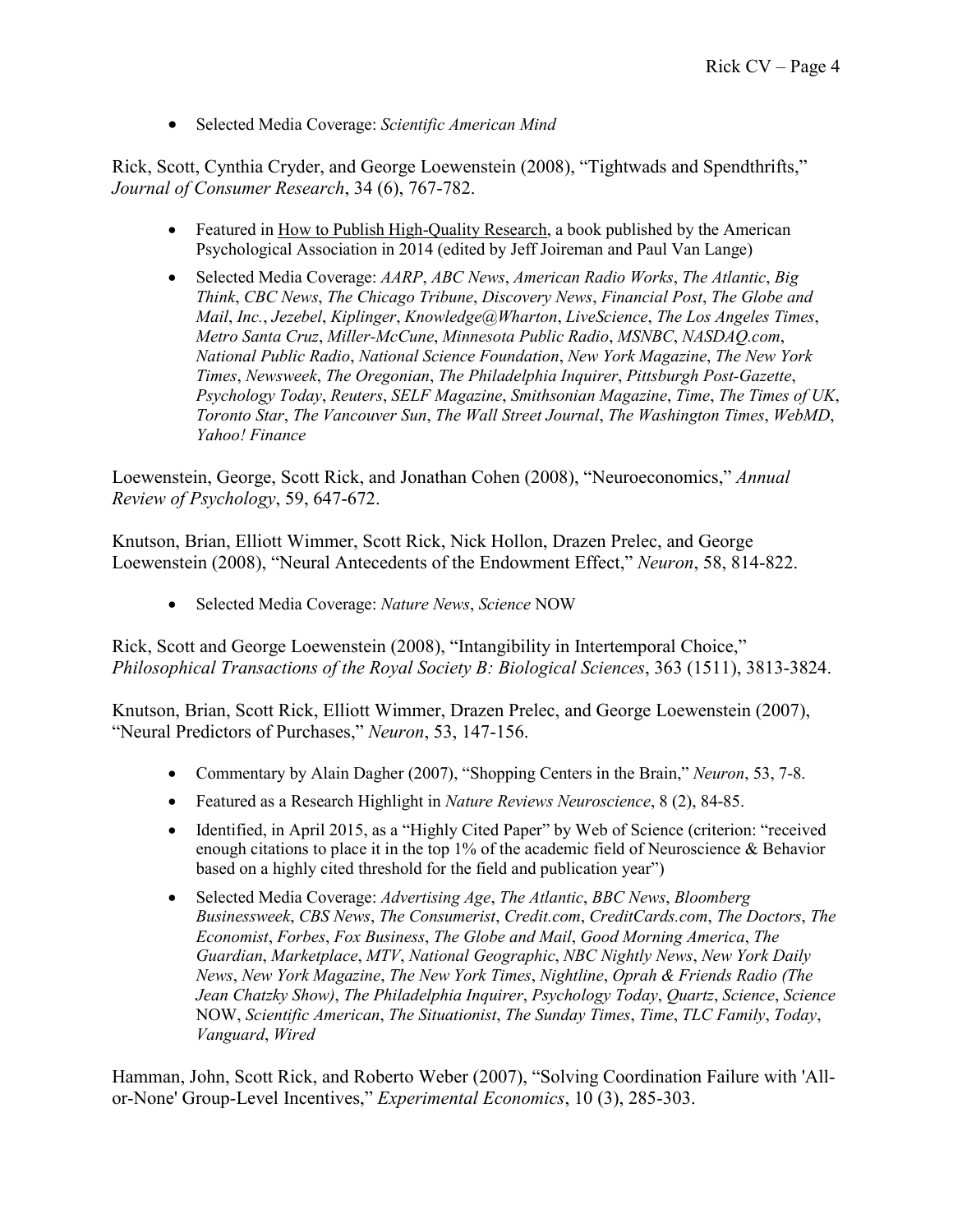#### **BOOK CHAPTERS**

Rick, Scott (2014), "Tightwads, Spendthrifts, and the Pain of Paying: New Insights and Open Questions," in *The Interdisciplinary Science of Consumption*, ed. S. Preston, M. Kringelbach, and B. Knutson, MIT Press, 147-161.

Rick, Scott (2013), "Emotions in Economic Behavior," in *Encyclopedia of Philosophy and the Social Sciences*, ed. B. Kaldis, Sage, 244-246.

Rick, Scott and Roberto Weber (2012), "Meaningful Learning in Economic Games," in *Encyclopedia of the Sciences of Learning*, ed. N. Seel, Germany: Springer, 2132-2134.

Loewenstein, George and Scott Rick (2009), "Economics (Role of Emotion In)," in *Oxford Companion to the Affective Sciences*, ed. D. Sander and K. Scherer, Oxford: Oxford University Press, 131-133.

Loewenstein, George and Scott Rick (2008), "Addiction," in *The New Palgrave Dictionary of Economics, Second Edition*, ed. S. Durlauf and L. Blume, London: Palgrave Macmillan, 16-19.

Rick, Scott and George Loewenstein (2008), "The Role of Emotion in Economic Behavior," in *The Handbook of Emotion, Third Edition*, ed. M. Lewis, J. Haviland-Jones, and L. Feldman-Barrett, New York, NY: Guilford, 138-156.

## **SELECTED WORK IN PROGRESS**

Olson, Jenny, Scott Rick, Deborah Small, and Eli Finkel, "Common Cents: Merging Bank Accounts Preserves Marital Quality among Newlyweds." Revision invited at JCR.

Olson, Jenny and Scott Rick, "You Seem Like You Know What You're Talking About": Subjective Knowledge Differences Predict Influence over Couples' Shared Financial Decisions. A previous version of the paper was MSI Working Paper 18-120-07.

Olson, Jenny, Scott Rick, and Eli Finkel, "A Penny Saved is a Partner Earned: The Romantic Appeal of Savers." Working Paper.

Vu, Tiffany and Scott Rick, "Large Steps toward Small Donations: Reputational Benefits of Nominal Corporate Generosity." Working Paper.

Do As I Say, Not As I Do: An Examination of the Conversations Tightwads and Spendthrifts Have with their Children (with Margaret Echelbarger and Susan Gelman)

An Updated Portrait of the Sad Decision Maker (with Beatriz Pereira)

Misunderstanding our Ability to Separate Art from the Artist (with Steve Shaw)

Tightwads and Spendthrifts in Organizations (with Celeste Yi)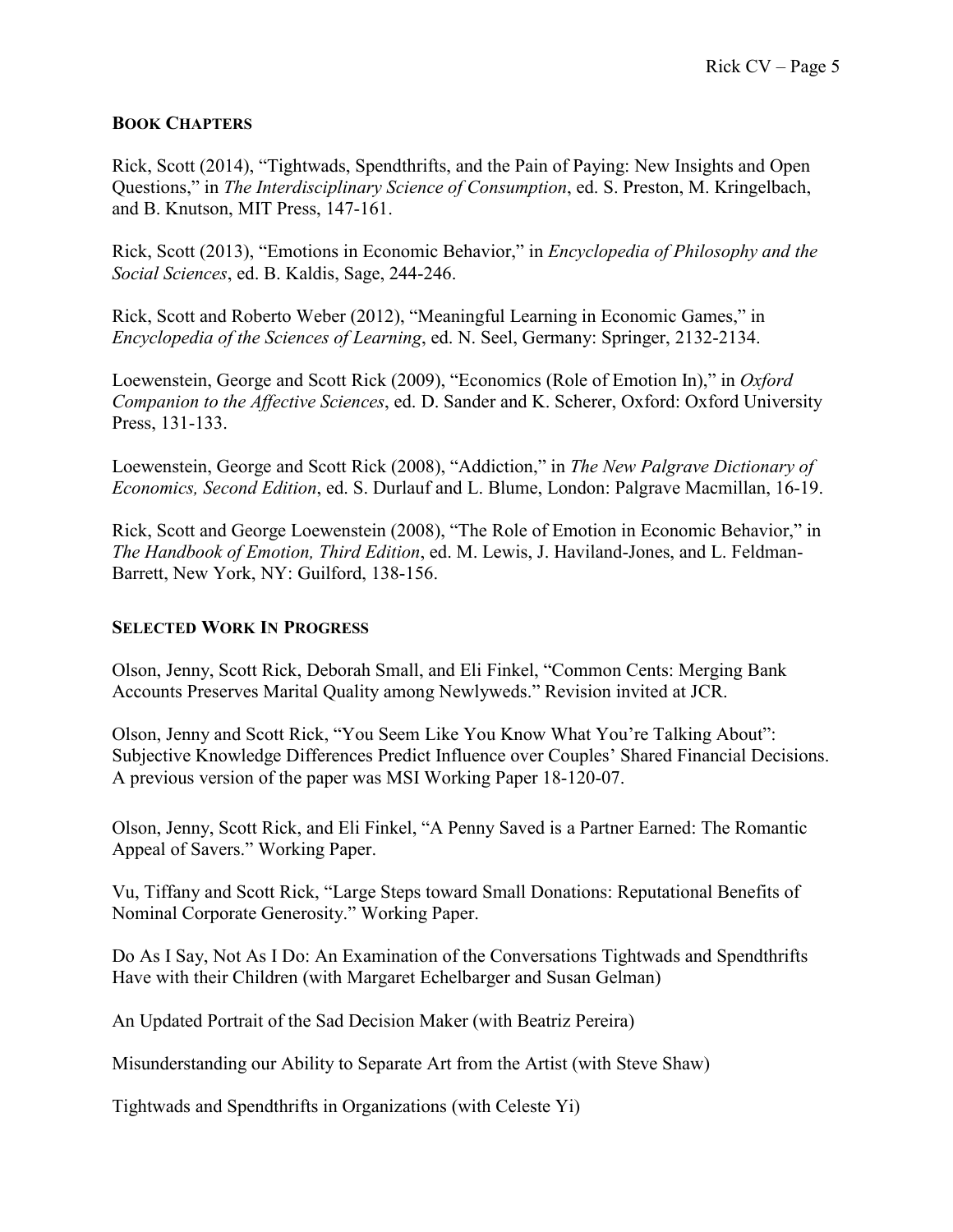#### **AWARDS AND RECOGNITION**

Interviewed on the American Psychological Association *Speaking of Psychology* [podcast,](https://www.apa.org/news/podcasts/speaking-of-psychology/shopping-behavior.html) 2022 Nominated for the Golden Apple Award, a university-wide teaching award, 2020 Profiled in a National Academy of Sciences Sackler Colloquium [video,](https://www.youtube.com/watch?v=IW9zvoASFHk&feature=youtu.be&t=1m11s) 2017 BBA Teaching Excellence Award, Ross School of Business, 2014 Faculty Fellow, ACR Doctoral Symposium, 2009, 2014 Faculty Fellow, Advertising Educational Foundation Visiting Professor Program, 2014 Faculty Fellow, AMA Sheth Foundation Doctoral Consortium, 2013 Arnold M. and Linda T. Jacob Faculty Research Award, Ross School of Business, 2011 Interviewed on a National Science Foundation [webcast,](https://www.nsf.gov/news/news_summ.jsp?cntn_id=118072) 2010 Profiled in *Science*'s 2007 article on "Neuromarketing Careers," 316 (5827), 1060-1061 Graduate Research Fellowship (Economics), National Science Foundation, 2004-2007

#### **ADDITIONAL AFFILIATIONS**

| $2021 -$  | Faculty Associate, Center for Positive Organizations, Ross School of Business                               |
|-----------|-------------------------------------------------------------------------------------------------------------|
| $2018-$   | Faculty Affiliate, Center on Finance, Law, and Policy, University of Michigan                               |
| $2011-$   | Associate, Behavioral and Brain Sciences                                                                    |
| 2008-2009 | Faculty Affiliate, LDI Center for Health Incentives and Behavioral Economics,<br>University of Pennsylvania |

## **INVITED TALKS**

Michigan Ross Executive Education Webinar, April 2020 Rock Ventures Family of Companies Marketing Summit, August 2019 CFP Board Center for Financial Planning, Academic Colloquium (Keynote), February 2019 FCAC Research Symposium on Financial Literacy, University of Toronto, November 2018 University of Minnesota, Carlson School of Management (Marketing), September 2018 MRM//McCann Detroit Innovation Day, August 2018 UCLA Marketing Camp, April 2018 Queen's University, Smith School of Business (Marketing), April 2018 Columbia University Marketing Camp, May 2017 University of Notre Dame, Mendoza College of Business (Marketing), May 2017 Johns Hopkins University, Carey Business School (Marketing), March 2017 Tenth Triennial Invitational Choice Symposium, Lake Louise, May 2016 Inside Blue, University of Michigan Development, December 2015 NIH/NIA Conference on Mixed Emotions, University of Michigan, October 2015 #ROSSTALKS, New York City, September 2015 MSCM Corporate Advisory Council Meeting, Ross School of Business, September 2015 Harvard University, Harvard Business School (NOM), May 2015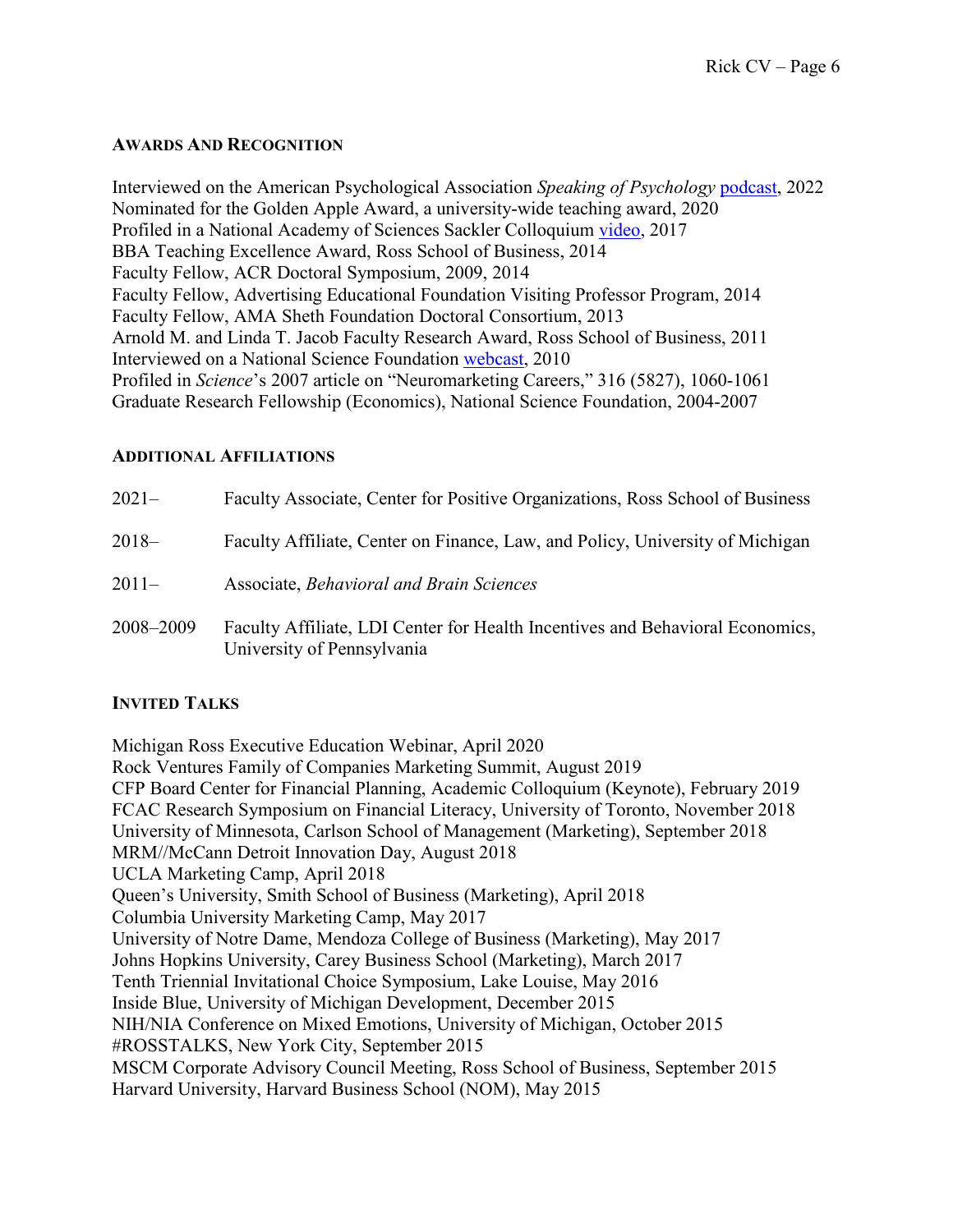Dartmouth College, Tuck School of Business (Marketing), May 2015 University of Michigan, Social, Behavioral, and Experimental Economics, March 2015 University of Michigan, Decision Consortium, March 2015 Judgment and Decision-Making Winter Symposium, Snowbird, Utah, January 2015 Association for Consumer Research Doctoral Symposium, October 2014 Washington University in St. Louis, Olin Business School (Marketing), March 2014 Consumer Financial Protection Bureau, Office of Research, Washington DC, April 2013 University of Pennsylvania, Wharton (OPIM), January 2013 University of Chicago, Booth School of Business (Marketing), February 2012 University of Michigan, Research Center for Group Dynamics, March 2011 University of Michigan, Ross School of Business (Hosmer Lunch), January 2011 University Commons of Ann Arbor, 5 O'clock Talk, February 2010 Association for Consumer Research Doctoral Symposium, October 2009 University of Michigan, Decision Consortium, October 2009 University of Michigan, Summer Workshop on Decision Neuroscience, August 2009 Carnegie Mellon University, Tepper School of Business (Marketing), November 2008 Cornell University, Johnson Graduate School of Management (Marketing), November 2008 Massachusetts Institute of Technology, Sloan (Marketing), November 2008 University of Michigan, Ross School of Business (Marketing), November 2008 University of Texas at San Antonio, College of Business (Marketing), October 2008 University of Pennsylvania, Wharton (Marketing), October 2008 Ohio State University, Fisher College of Business (Marketing), October 2008 University of Western Ontario, Ivey School of Business (Marketing), October 2008 University of Houston, Bauer College of Business (Marketing), September 2008 University of Pennsylvania, Wharton (Decision Processes), September 2007 University of Zurich, Institute for Empirical Research in Economics, March 2007

## **EDITORIAL POSITIONS**

Associate Editor, Financial Planning Review (2018-) Editorial Review Board, Journal of Marketing Research (2014-) Editorial Review Board, Journal of Consumer Psychology (2019-) Editorial Review Board, Journal of Consumer Research (2015-2020) Editorial Review Board, Journal of Behavioral Decision Making (2021-) Editorial Review Board, Organizational Behavior and Human Decision Processes (2013-2015) Editorial Review Board, Journal of Neuroscience, Psychology, and Economics (2008-2011)

#### **AD HOC REVIEWER**

American Economic Review Economic Journal European Economic Review Experimental Economics Frontiers in Decision Neuroscience Games and Economic Behavior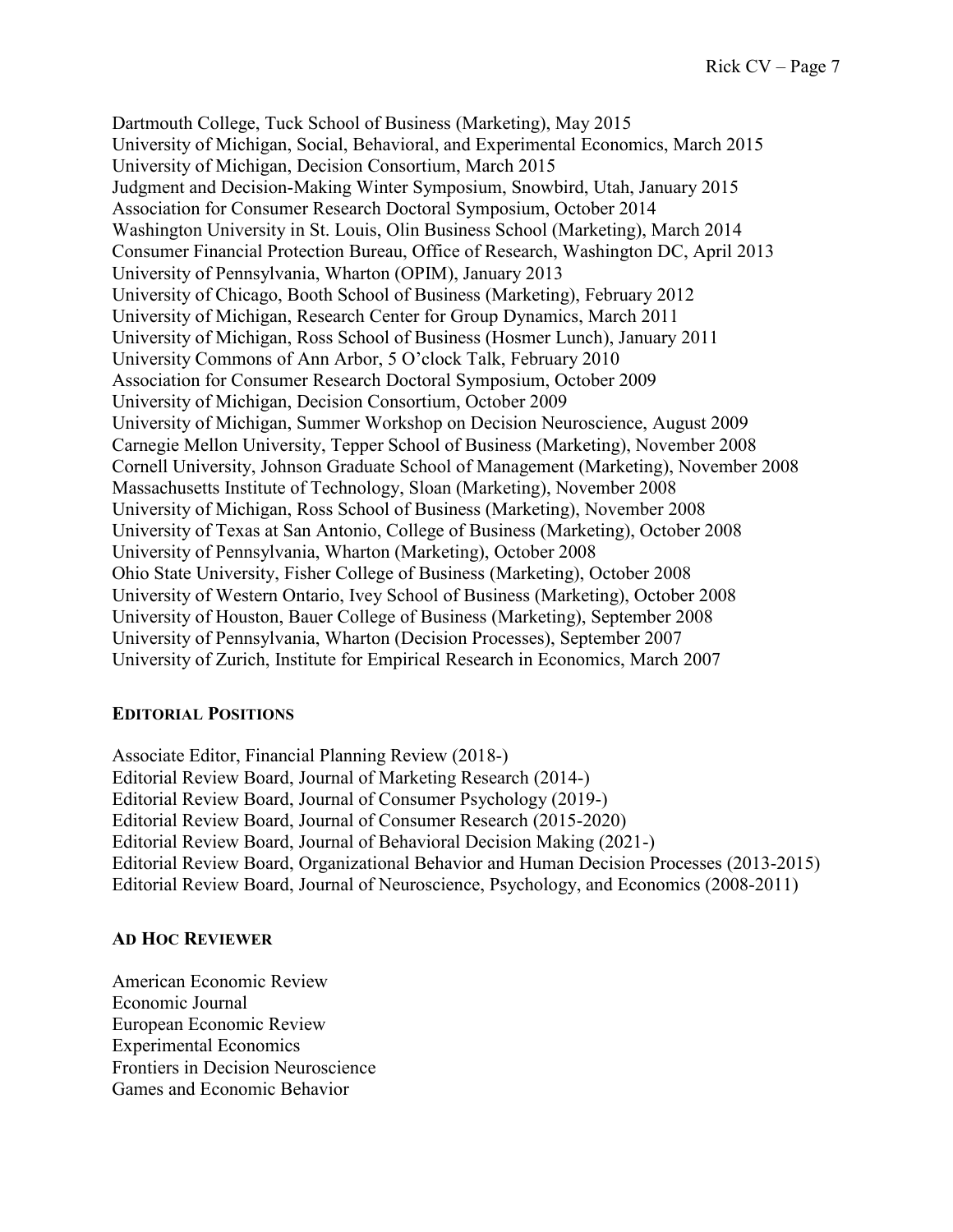Group Dynamics: Theory, Research, and Practice Israel Science Foundation Journal of the Academy of Marketing Science Journal of the Association for Consumer Research Journal of Behavioral Decision Making Journal of Behavioral and Experimental Economics Journal of Business Research Journal of Consumer Psychology Journal of Consumer Research Journal of Economic Behavior and Organization Journal of Economic Psychology Journal of Environmental Economics and Management Journal of Experimental Social Psychology Journal of Finance Journal of Marketing Behavior Journal of Marketing Research Journal of Neuroscience, Psychology, and Economics Journal of Personality and Social Psychology Journal of Public Policy and Marketing Judgment and Decision Making Management Science Marketing Letters Marketing Science Medical Decision Making MSI Clayton Dissertation Proposal Competition National Science Foundation Organization Science Organizational Behavior and Human Decision Processes Organizational Research Methods Personality and Social Psychology Bulletin PLoS ONE Proceedings of the National Academy of Sciences Psychological Science Psychology, Public Policy, and Law Quarterly Journal of Experimental Psychology Review of Behavioral Economics Review of Financial Studies Routledge SCP Dissertation Proposal Competition Sheth/ACR Dissertation Grant Competition Social Psychological and Personality Science Social Sciences and Humanities Research Council of Canada Time-Sharing Experiments for the Social Sciences

Transformative Consumer Research for Personal and Collective Well-Being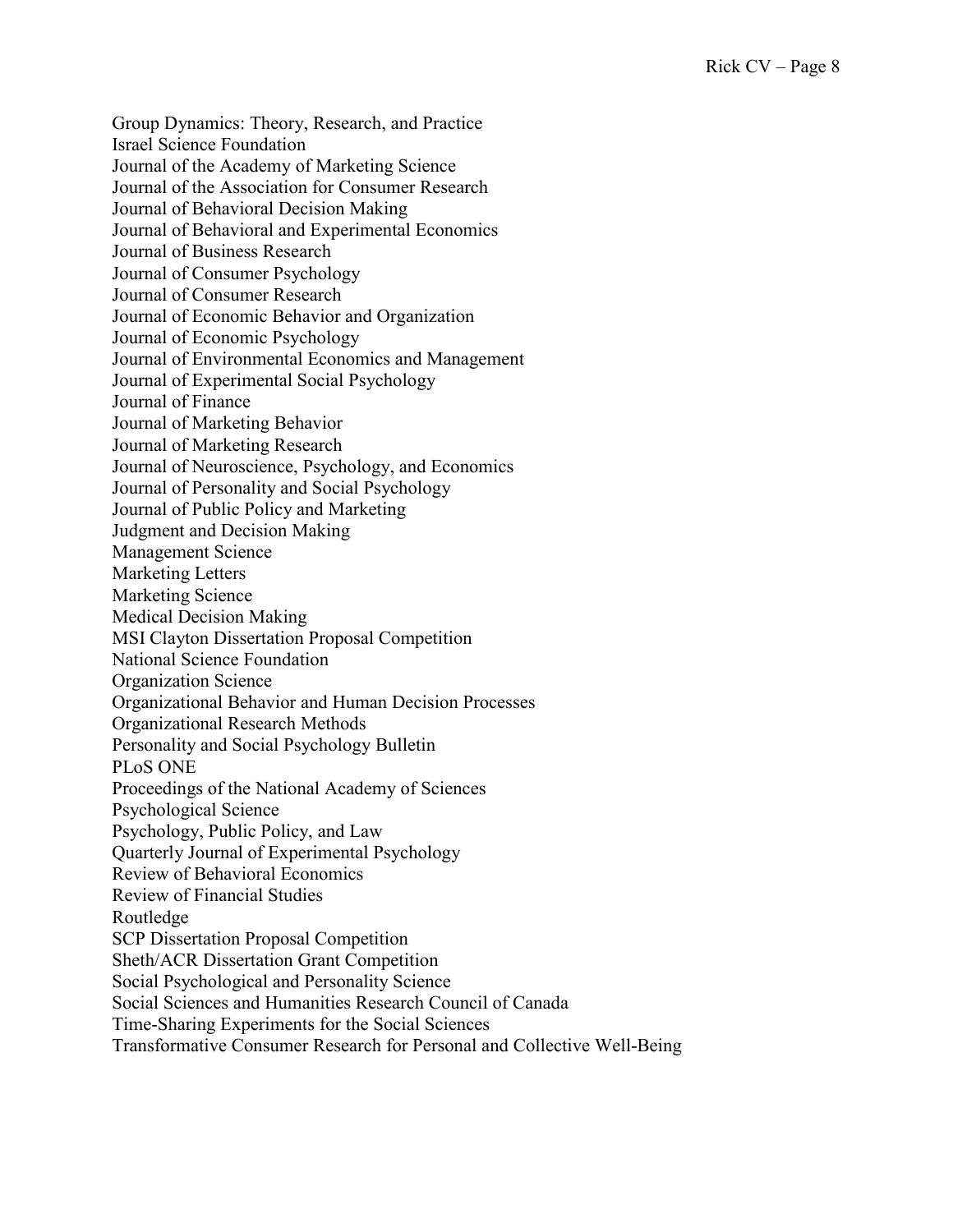#### **CONFERENCE REVIEWING AND SERVICE**

Co-Chair, Interdisciplinary Science of Consumption 2012 Meeting, University of Michigan Park Young Contributor Award Selection Committee, 2016 SCP Winter Conference Program Committee, BDRM Conference, 2010, 2012, 2014, 2016 Program Committee, SCP Winter Conference, 2016, 2017, 2018, 2022, 2023 Program Committee, SCP International Conference, 2012, 2015 Program Committee, ACR North American Conference, 2015 Competitive Paper Review Board, ACR North American Conference, 2013

#### **TEACHING EXPERIENCE**

Marketing Management (BBA), Ross Consumer Behavior (MBA), Ross Consumer Judgment and Decision-Making (PhD), Ross Negotiation (Undergraduate), Wharton

#### **STUDENT ADVISING**

Dissertation Chair, Jenny Olson (UM Marketing), 2015 Dissertation Chair, Beatriz Pereira (UM Marketing), 2014 Dissertation Co-Chair, Tiffany Vu (UM Marketing), 2019 Dissertation Committee Member, Madeline Ong (UM Management and Organizations), 2016 Dissertation Committee Member, Ruth Beer (UM Technology and Operations), 2015 Dissertation Committee Member, Brian Vickers (UM Psychology), 2015 Dissertation Committee Member, Jonathon Schuldt (UM Psychology), 2011 Dissertation Committee Member, Margaret Echelbarger (UM Psychology), 2018 Dissertation Committee Member, Tingting Liu (UM Psychology), 2020 Dissertation Committee Member, Suzanne Rath (Queen's University Marketing), 2019 Master's Thesis Reader, Chris Cannon (UM Psychology), 2014 Honors Thesis Reader, Ipek Demirdag (UM Psychology), 2016 Honors Thesis Reader, Robert Hsu (UM Psychology), 2022

## **SERVICE TO THE ROSS SCHOOL**

Marketing Area PhD Coordinator, 2018- Chair, Identity and Diversity in Organizations (IDO) Milestone Task Force, 2020-2021 Member, Community Values Committee, 2021- Member, Diversity, Equity, and Inclusion Committee, 2020-2022 Member, Ross Faculty Council for Specialty Programs, 2018-2019 Organizer, Hosmer-Hall Interdisciplinary Research Luncheons, 2016-2017

## **SERVICE TO THE MARKETING AREA**